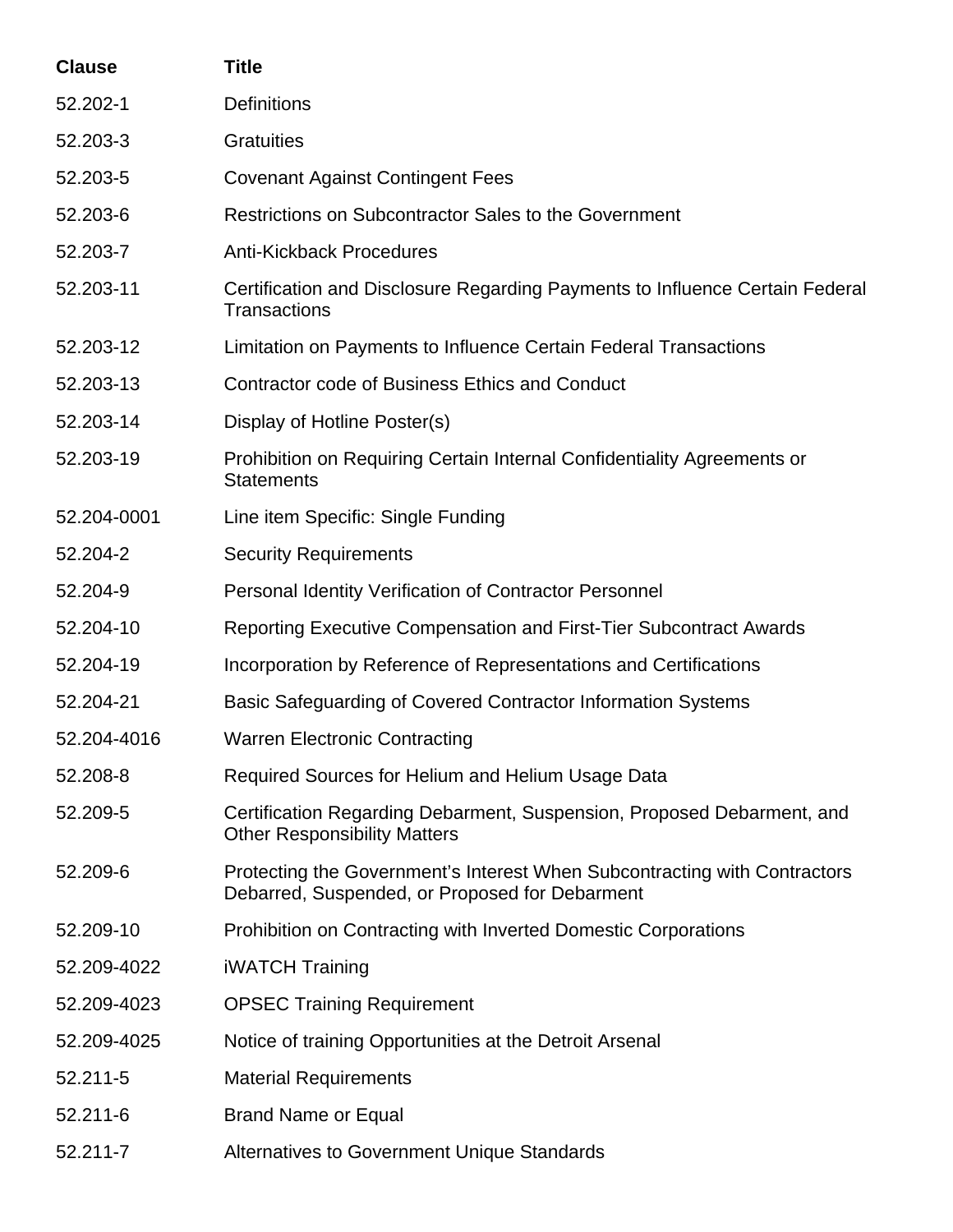| 52.211-8    | <b>Time of Delivery</b>                                                                                                                  |
|-------------|------------------------------------------------------------------------------------------------------------------------------------------|
| 52.211-14   | Notice of Priority Rating for Nations Defense Emergency Preparedness and<br><b>Energy Program Use</b>                                    |
| 52.211-15   | Defense Priority and Allocation Requirements                                                                                             |
| 52.211-4515 | Packaging Requirements (Special Packaging Instructions)                                                                                  |
| 52.215-2    | Audit and Records - Negotiations                                                                                                         |
| 52.215-9    | Changes or Additions to Make-or-Buy Program                                                                                              |
| 52.215-10   | Price Reduction for Defective Cost or Pricing Data                                                                                       |
| 52.215-12   | <b>Subcontractor Cost or Pricing Data</b>                                                                                                |
| 52.215-13   | Subcontractor Cost or Pricing Data - Modifications                                                                                       |
| 52.215-14   | Integrity of Unit Prices (And Alt I)                                                                                                     |
| 52.215-15   | <b>Pension Adjustments and Asset Reversions</b>                                                                                          |
| 52.215-18   | Reversion or Adjustment of Plans for Post Retirement Benefits (PRB) other than<br>Pensions                                               |
| 52.215-19   | Notification of Ownership Changes                                                                                                        |
| 52.215-21   | Requirements for Cost or Pricing Data or Information Other than the Cost or<br>Pricing Data – Modifications – (Alternate III (Oct 1997)) |
| 52.215-23   | Limitation on Pass-Through Charges                                                                                                       |
| 52.216-22   | <b>Indefinite Quantity</b>                                                                                                               |
| 52.216-4021 | <b>Requirements Definition</b>                                                                                                           |
| 52.217-8    | <b>Option to Extend Services</b>                                                                                                         |
| 52.219-8    | <b>Utilization of Small Business Concerns</b>                                                                                            |
| 52.219-9    | <b>Small Business Subcontracting Plan (Alternate II)</b>                                                                                 |
| 52.219-16   | Liquidated Damages - Subcontracting Plan                                                                                                 |
| 52.222-1    | Notice to the Government of Labor Disputes                                                                                               |
| 52.222-4    | Contract Work Hours and Safety Standards Act - Overtime Compensation                                                                     |
| 52.222-15   | <b>Certification of Eligibility</b>                                                                                                      |
| 52.222-19   | Child Labor – Cooperation with Authorities and Remedies                                                                                  |
| 52.222-20   | Walsh – Healey Public Contracts Act (Insert "the prime contract" between "and"<br>and "is subject" in the first paragraph of the clause) |
| 52.222-21   | <b>Prohibition of Segregated Facilities</b>                                                                                              |
| 52.222-22   | <b>Previous Contracts and Compliance Reports</b>                                                                                         |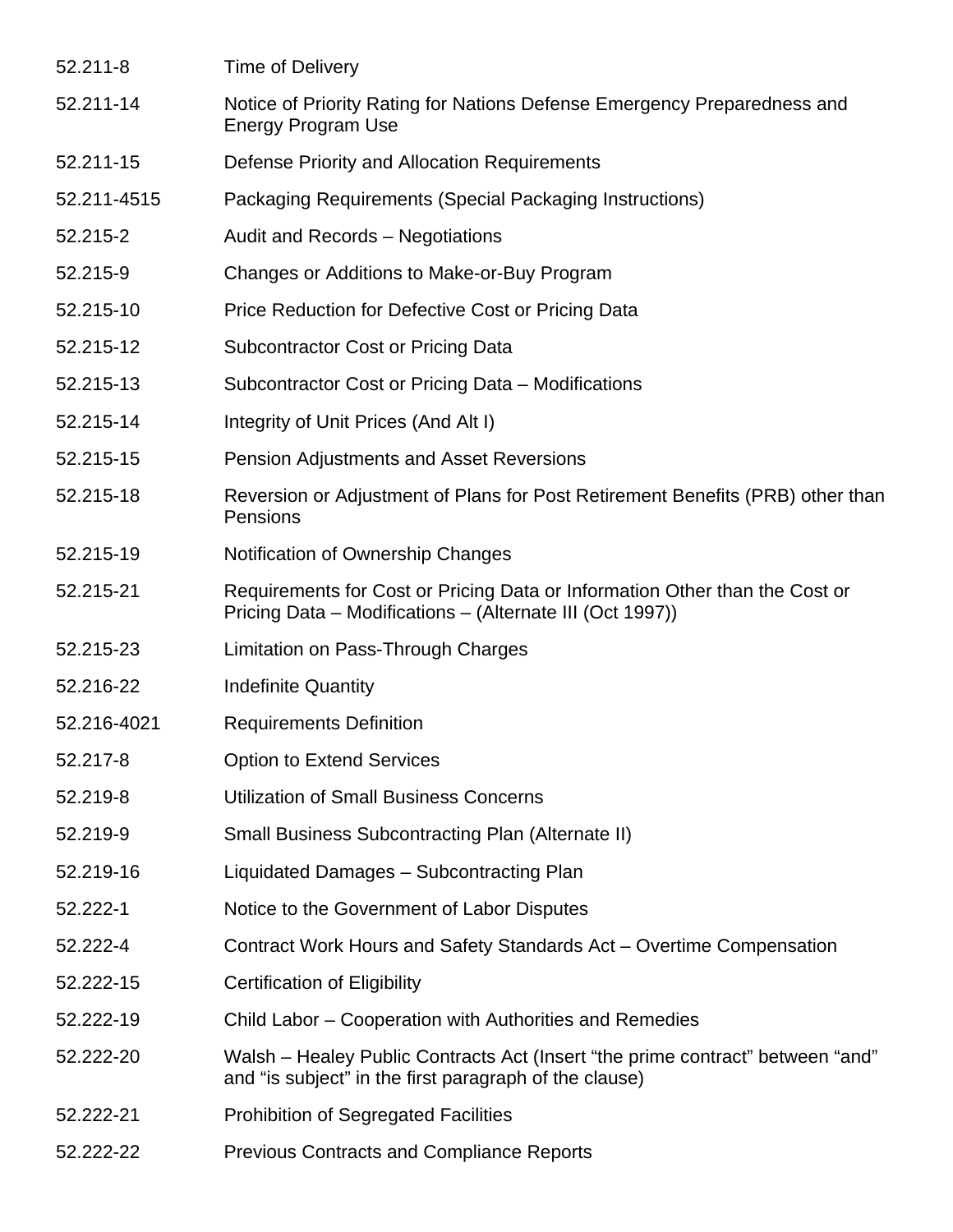| 52.222-24   | PreAward On-Site Equal Opportunity Compliance Review                                                                                               |
|-------------|----------------------------------------------------------------------------------------------------------------------------------------------------|
| 52.222-25   | <b>Affirmative Action Compliance</b>                                                                                                               |
| 52.222-26   | Equal Opportunity (but only sub-paragraphs $(c)(1)$ through $(c)(11)$ )                                                                            |
| 52.222-29   | Notification of Visa Denial                                                                                                                        |
| 52.222-35   | Equal Opportunity for special Disabled Veterans, Veterans of the Vietnam Era,<br>and Other Eligible Veterans                                       |
| 52.222-36   | Affirmative Action for Workers with Disabilities (if this Purchase Order equals or<br>$exceeds$ \$3,000)                                           |
| 52.222-37   | Employment Reports on Special Disabled Veterans, Veterans of the Vietnam Era<br>and Other Eligible Veterans                                        |
| 52.222-39   | Notification of Employee Rights Concerning Payment of Union Dues or Fees                                                                           |
| 52.222-40   | Notification of Employee Rights Under the NLRA                                                                                                     |
| 52.222-41   | Service Contract Act of 1965, As Amended                                                                                                           |
| 52.222-50   | <b>Combating Trafficking in Persons</b>                                                                                                            |
| 52.222-54   | <b>Employment Eligibility Verification</b>                                                                                                         |
| 52.223-3    | Hazardous Material Identification and Material Safety Data (All orders meeting<br>criteria of FAR 23.303 and Appendix A of Federal Standard 313B). |
| 52.223-5    | Pollution Prevention and Right-to-Know Information                                                                                                 |
| 52.223-6    | Drug Free Workplace                                                                                                                                |
| 52.223-7    | Notice of Radioactive Materials (Applies to subcontracts for the supply of<br>radioactive materials)                                               |
| 52.223-11   | <b>Ozone-Depleting Substances</b>                                                                                                                  |
| 52.223-12   | <b>Refrigeration Equipment and Air Conditioners</b>                                                                                                |
| 52.223-13   | <b>Certification of Toxic Chemical Release Reporting</b>                                                                                           |
| 52.223-14   | <b>Toxic Chemical Release Reporting</b>                                                                                                            |
| 52.223-18   | Contractor Policy to Ban Text Messaging While Driving                                                                                              |
| 52.223-4000 | Environmental, Safety, and Energy Standards and Regulations                                                                                        |
| 52.224-2    | <b>Privacy Act</b>                                                                                                                                 |
| 52.225-1    | <b>Buy American Act</b>                                                                                                                            |
| 52.225-3    | Buy American Act - Free Trade Agreements - Israeli Trade Act                                                                                       |
| 52.225-5    | <b>Trade Agreements</b>                                                                                                                            |
| 52.225-8    | Duty-Free Entry                                                                                                                                    |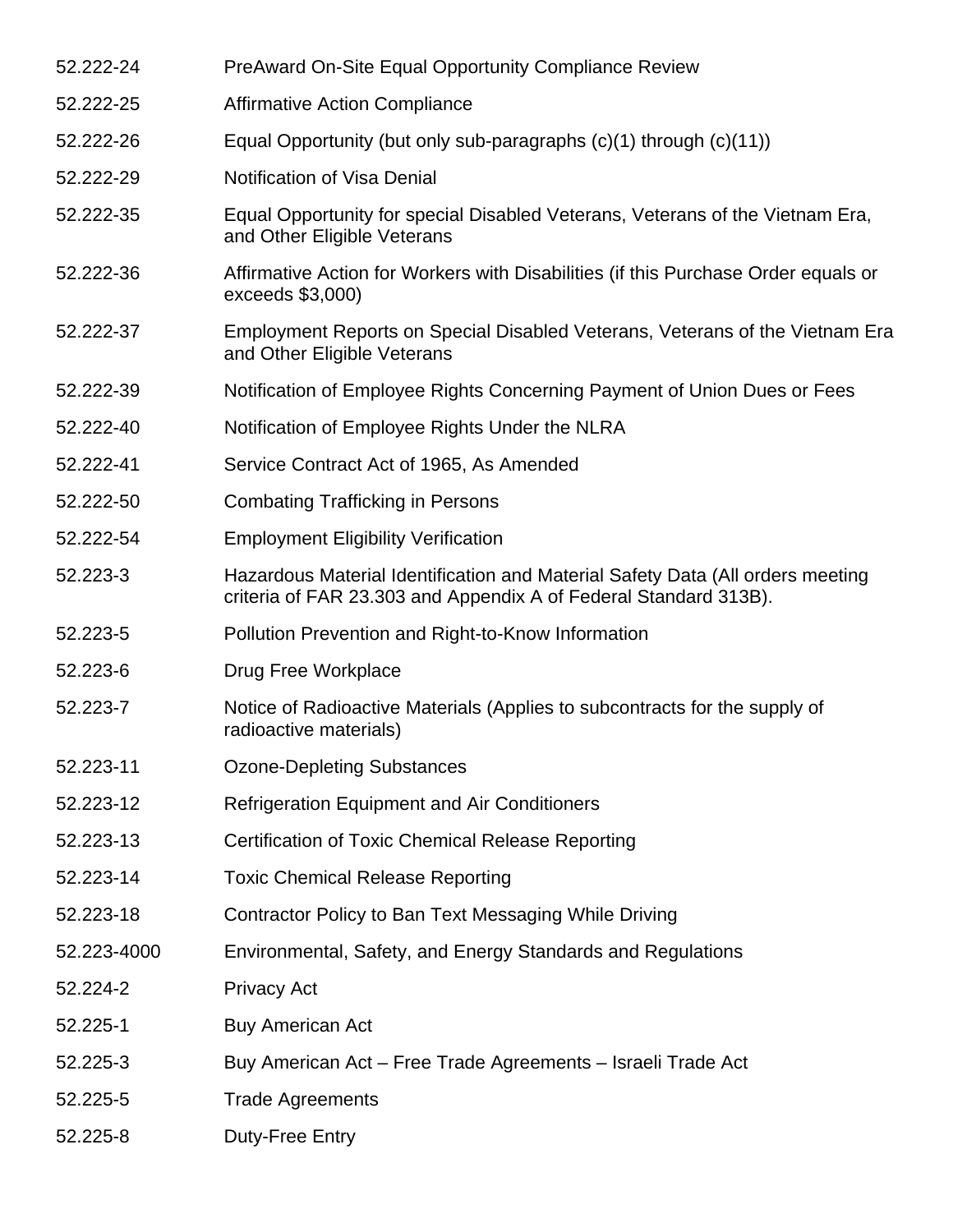| 52.225-10   | Notice of Buy American Act - Construction Materials                                                                                      |
|-------------|------------------------------------------------------------------------------------------------------------------------------------------|
| 52.225-11   | Buy American Act – Construction Materials Under Trade Agreements                                                                         |
| 52.225-12   | Notice to Buy American Act Requirement - Construction Materials Under Trade<br>Agreements                                                |
| 52.225-13   | <b>Restrictions on Certain Foreign Purchases</b>                                                                                         |
| 52.225-19   | Contractor Personnel in a Designated Operational Area or Supporting a<br>Diplomatic or Consular Mission Outside the United States        |
| 52.226-1    | Utilization of Indian Organizations and Indian-Owned Economic Enterprises                                                                |
| 52.227-1    | Authorization and Consent (applicable to Research and Development<br>subcontracts)                                                       |
| 52.227-2    | Notice and Assistance Regarding Patent and Copyright Infringement                                                                        |
| 52.227-3    | Patent Indemnity (Except in this clause "Government" means "Buyer")                                                                      |
| 52.227-6    | Royalty Information                                                                                                                      |
| 52.227-10   | Filing of Patent Applications – Classified Subject Matter (Applicable only to<br>subcontracts likely to cover classified subject matter) |
| 52.227-11   | Patent Rights – Ownership by the Contractor (Long Form)                                                                                  |
| 52.227-13   | Patent Rights – Acquisition by the Government                                                                                            |
| 52.228-3    | Workers' Compensation Insurance (Defense Base Act)                                                                                       |
| 52.228-4    | Workers' Compensation and War-Hazard Insurance Overseas                                                                                  |
| 52.228-5    | Insurance-Work on a Government Installation                                                                                              |
| 52.228-7    | Insurance - Liability to Third Persons                                                                                                   |
| 52.230-2    | <b>Cost Accounting Standards</b>                                                                                                         |
| 52.230-3    | Disclosure and Consistency of Cost Accounting Practices                                                                                  |
| 52.230-5    | Cost Accounting Standards - Educational Institution                                                                                      |
| 52.230-6    | Administration of Cost Accounting Standards                                                                                              |
| 52.232-16   | <b>Progress Payments</b>                                                                                                                 |
| 52.232-40   | <b>Providing Accelerated Payments to Small Business Subcontractors</b>                                                                   |
| 52.233-3    | <b>Protest After Award Alternate I</b>                                                                                                   |
| 52.234-1    | Industrial Resources Developed Under Defense Production Act Title III                                                                    |
| 52.236-13   | <b>Accident Prevention</b>                                                                                                               |
| 52.237-4000 | <b>Contractor Manpower Reporting (CMR)</b>                                                                                               |
| 52.242-2    | <b>Production Progress Reports</b>                                                                                                       |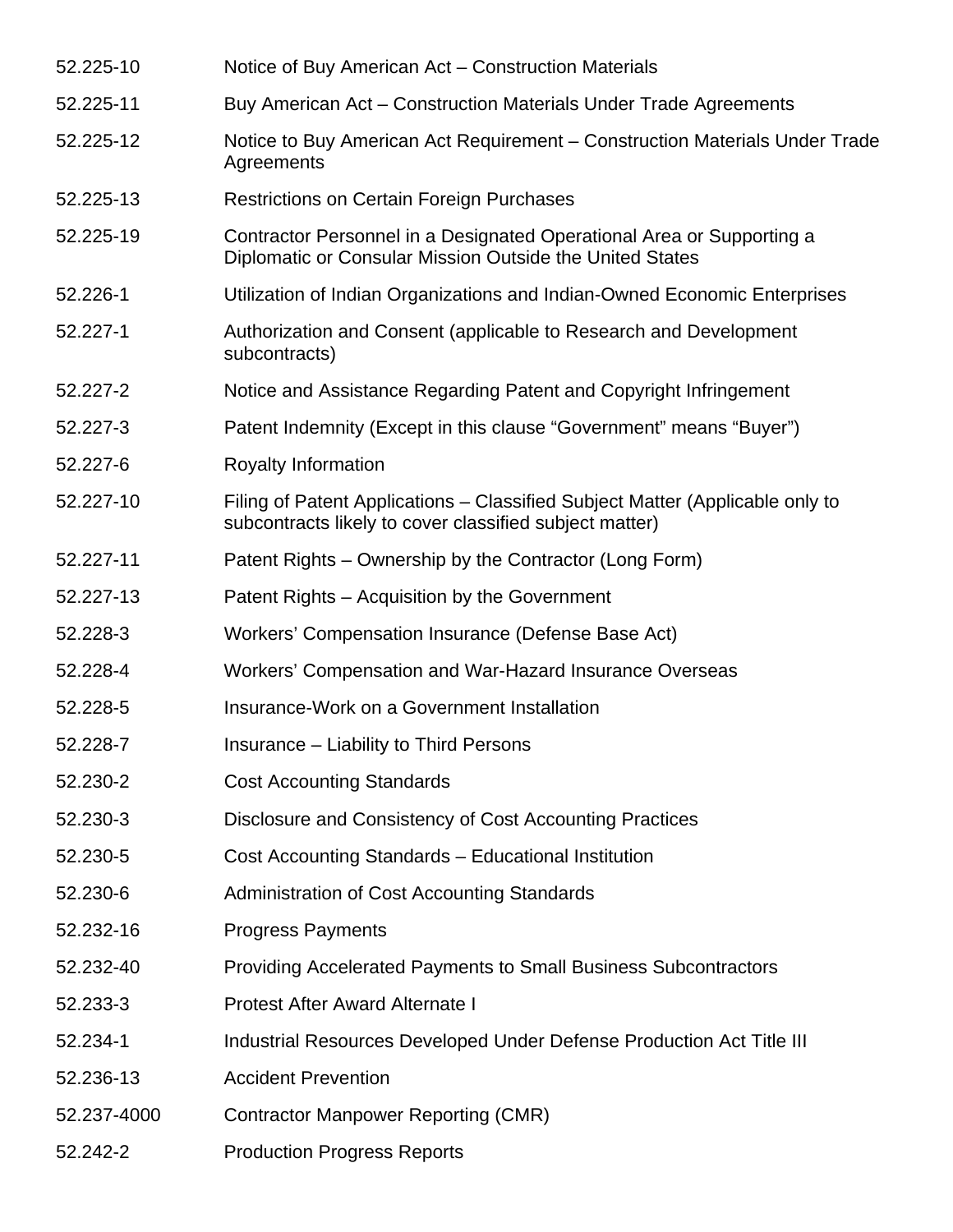| 52.242-13    | <b>Bankruptcy</b>                                                                                |
|--------------|--------------------------------------------------------------------------------------------------|
| 52.242-15    | Stop Work Order Alternate I                                                                      |
| 52.242-17    | Government Delay of Work                                                                         |
| 52.243-1     | Changes - Fixed Price Alternate II                                                               |
| 52.243-2     | Changes - Cost Reimbursement (Alternate V)                                                       |
| 52.243-3     | Changes – Time and Material or Labor Hours                                                       |
| 52.243-6     | <b>Change Order Accounting</b>                                                                   |
| 52.243-7     | <b>Notification of Changes</b>                                                                   |
| 52.244-2     | Subcontracts Alternate I                                                                         |
| 52.244-6     | <b>Subcontracts for Commercial Items</b>                                                         |
| 52.245-1     | <b>Government Property</b>                                                                       |
| 52.246-2     | Inspection of Supplies - Fixed Price                                                             |
| 52.246-3     | Inspection of Supplies – Cost Reimbursement                                                      |
| 52.246-4     | <b>Inspection of Services - Fixed Price</b>                                                      |
| 52.246-6     | Inspection – time and Material and Labor – Hour                                                  |
| 52.246-9     | Inspection and Research and Development                                                          |
| 52.246-11    | <b>Higher-Level Contract quality Requirement</b>                                                 |
| 52.246-16    | <b>Responsibility for Supplies</b>                                                               |
| 52.247-63    | Preference for US Flag Air Carriers                                                              |
| 52.247-64    | Preference for Privately Owned US Flag Commercial Vessels                                        |
| 52.248-1     | Value Engineering                                                                                |
| 52.249-1     | Termination for Convenience of the Government                                                    |
| 52.249-2     | Termination for Convenience of the Government (Fixed Price)                                      |
| 52.249-6     | <b>Termination (Cost Reimbursement)</b>                                                          |
| 52.249-8     | Default (Fixed Price Supply and Service)                                                         |
| 52.252-6     | <b>Authorized Deviations in Clauses</b>                                                          |
| 252.203-7001 | Prohibition of Persons Convicted of Fraud or Other Defense Contract - Related<br><b>Felonies</b> |
| 252.203-7002 | Requirements to Inform Employees of Whistleblower Rights                                         |
| 252.203-7004 | <b>Display of Hotline Posters</b>                                                                |
| 252.204-7000 | Disclosure of Information                                                                        |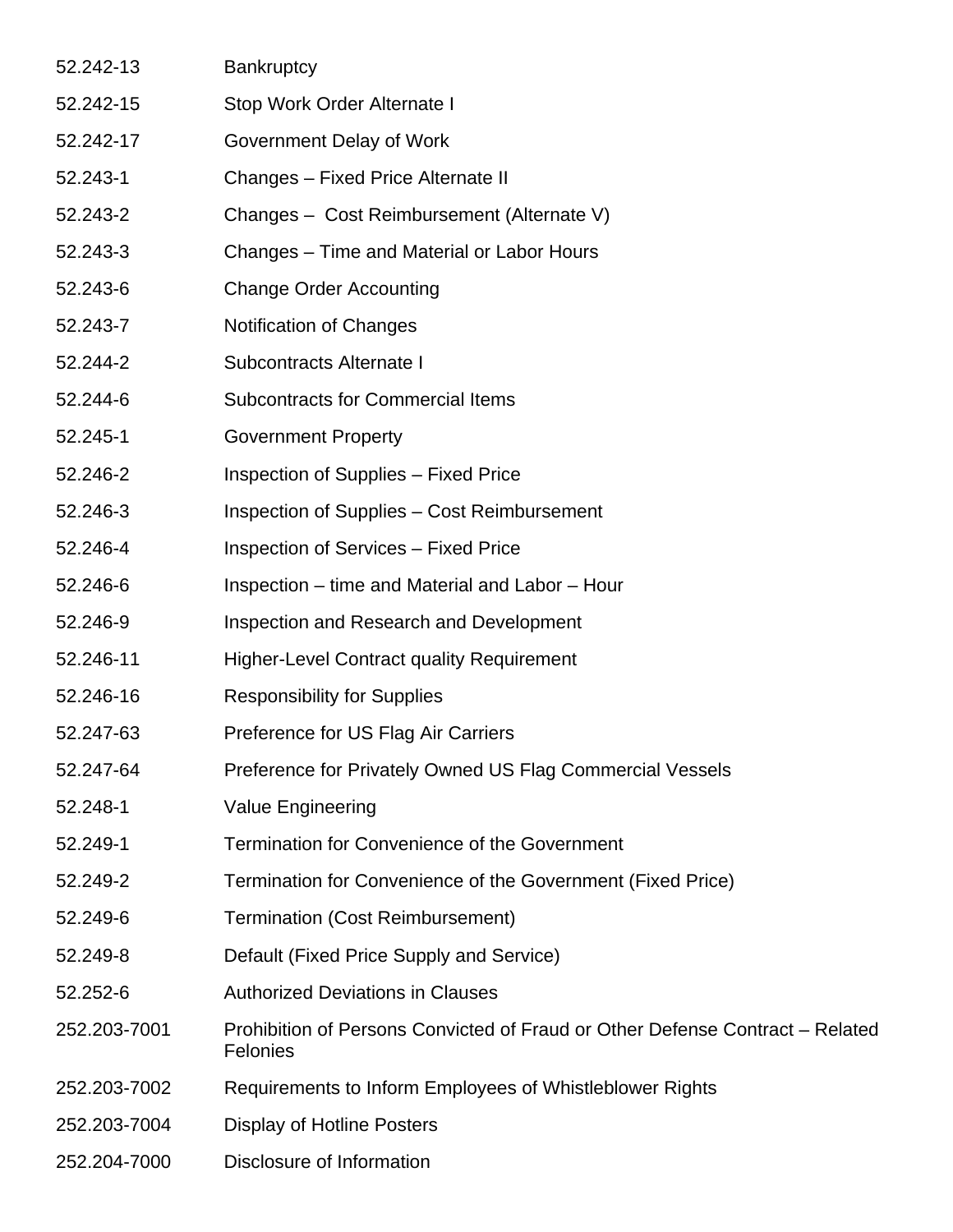252.204-7003 Control of Government Personnel Work Product 252.204-7004 Antiterrorism Awareness Training for Contractors 252.204-7008 Requirements for Contracts Involving Export – Controlled Items 252.204-7012 Safeguarding of Unclassified Controlled Technical Information 252.204-7015 Disclosure of Information to Litigation Support contractors 252.208-7000 Intent to Furnish Precious Metals as Government Furnished Material (Applies only to subcontracts for items containing precious metals) 252.209-7004 Subcontracting with Firms that are Owned or Controlled by the Government of a Terrorist Country 252.211-7000 Acquisition Streamlining 252.211-7003 Item Identification and Valuation (Alternate I) 252.211-7005 Substitutions for Military of Federal Specifications and Standards 252.215-7000 Pricing Adjustments 252.215-7002 Cost Estimates System Requirements 252.217-7003 Changes 252.222-7000 Restrictions on Employment of Personnel 252.222-7002 Compliance with Local Labor Laws (Overseas) 252.222-7006 Restriction on the Use of Mandatory Arbitration Agreements 252.223-7001 Hazard Warning Labels 252.223-7002 Safety Precautions for Ammunition and Explosives 252.223-7003 Change in Place of Performance – Ammunition and Explosives 252.223-7004 Drug-Free Work Force 252.223-7006 Prohibition on Storage and Disposal of Toxic and Hazardous Materials 252.223-7007 Safeguarding Sensitive Conventional Arms, Ammunition and Explosives 252.225-7001 Buy American Act and Balance of Payments Program 252.225-7002 Qualifying Country Sources as Subcontractors 252.225-7004 Report of Intended Performance Outside the United States and Canada Submission After Award 252.225-7006 Quarterly Reporting of Actual contract Performance Outside the United States 252.225-7007 Prohibition on Acquisition of United States Munitions List Items From Communist Chinese Military Companies 252.225-7009 Preference for Domestic Specialty Metals (Alt I)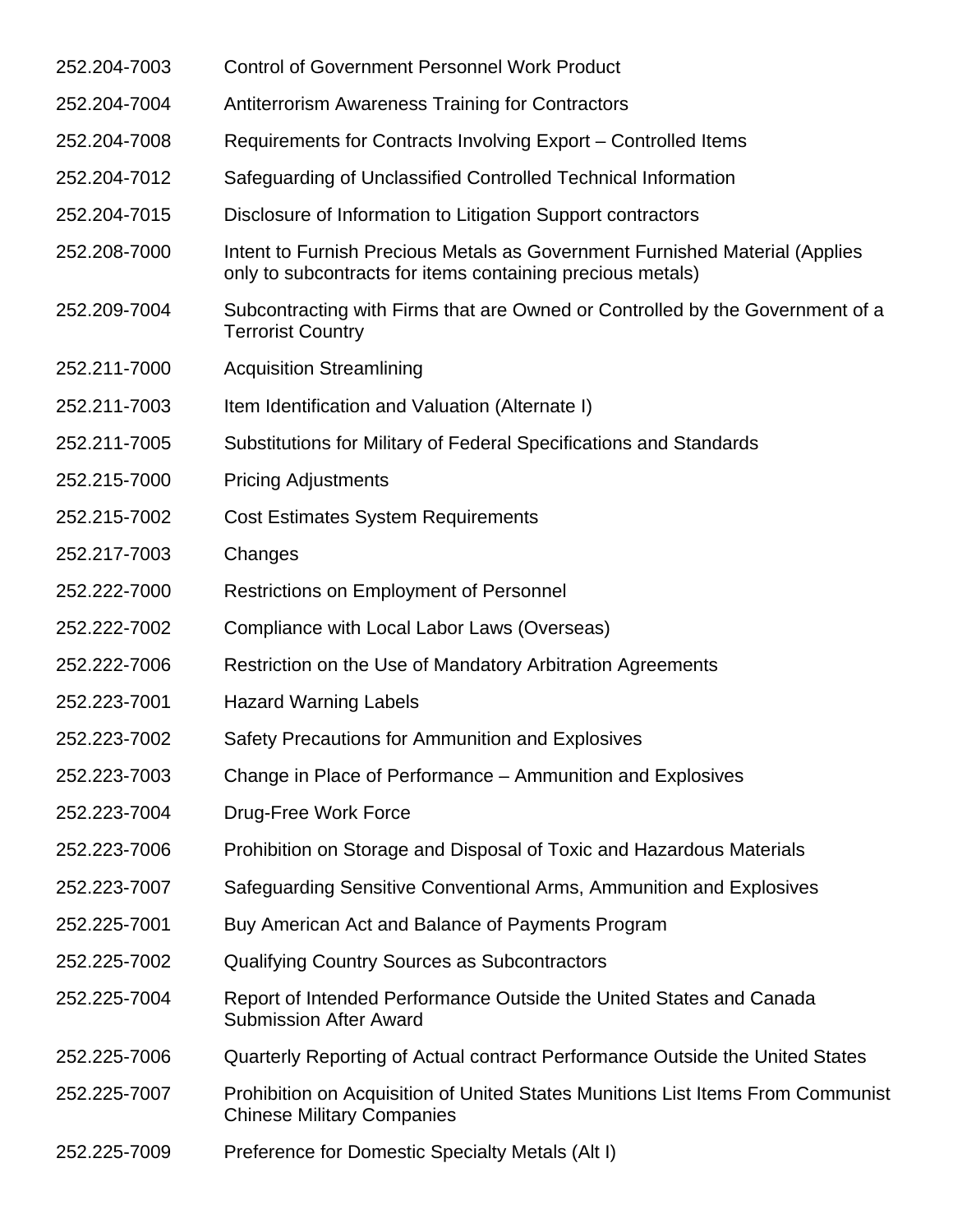| 252.225-7012 | <b>Preference for Certain Domestic Commodities</b>                                                                               |
|--------------|----------------------------------------------------------------------------------------------------------------------------------|
| 252.225-7013 | Duty-Free Entry                                                                                                                  |
| 252.225-7015 | Preference for Domestic Hand or Measuring Tools                                                                                  |
| 252.225-7016 | Restriction on Acquisition of Ball and Roller Bearings                                                                           |
| 252.225-7021 | <b>Trade Agreements</b>                                                                                                          |
| 252.225-7025 | Restriction on Acquisition of Forgings                                                                                           |
| 252.225-7028 | <b>Exclusionary Policies and Practices of Foreign Governments</b>                                                                |
| 252.225-7031 | Secondary Arab Boycott of Israel                                                                                                 |
| 252.225-7032 | Waiver of United Kingdom Levies                                                                                                  |
| 252.225-7033 | Waiver of United Kingdom Levies                                                                                                  |
| 252.225-7036 | Buy American Act – North American Free Trade Agreements – Balance of<br><b>Payments Program</b>                                  |
| 252.225-7040 | Contractor Personnel Authorized to Accompany US Armed Forces Deployed<br><b>Outside the United States</b>                        |
| 252.225-7048 | <b>Export-controlled Items</b>                                                                                                   |
| 252.225-7993 | Prohibition on Contracting with the Enemy                                                                                        |
| 252.225-7994 | Additional Access to Contractor and Subcontractor Reocrds in the United States<br><b>Central Command Theatre of Operations</b>   |
| 252.225-7995 | Contractor Personnel Performing in the United States Central Command Area of<br>Responsibility                                   |
| 252.226-7001 | Utilization of Indian Organizations and Indian-Owned Economic Enterprises, and<br><b>Native Hawaiian Small Business Concerns</b> |
| 252.227-7013 | Rights in Technical Data – Noncommercial Items (Applicable only to work<br>performed in the United States)                       |
| 252.227-7014 | Rights in Noncommercial Computer Software and Noncommercial Computer<br>Software Documentation                                   |
| 252.227-7015 | <b>Technical Data Commercial Items</b>                                                                                           |
| 252.227-7016 | Rights in Bid or Proposal Information                                                                                            |
| 252.227-7017 | Identification and Assertion of Use, Release, or Disclosure                                                                      |
| 252.227-7018 | Rights in Noncommercial Technical Data and Computer Software – Small<br><b>Business Innovation Research (SBIR)</b>               |
| 252.227-7019 | Validation of Asserted Restrictions - Computer Software                                                                          |
| 252.227-7020 | <b>Rights in Special Works</b>                                                                                                   |
|              |                                                                                                                                  |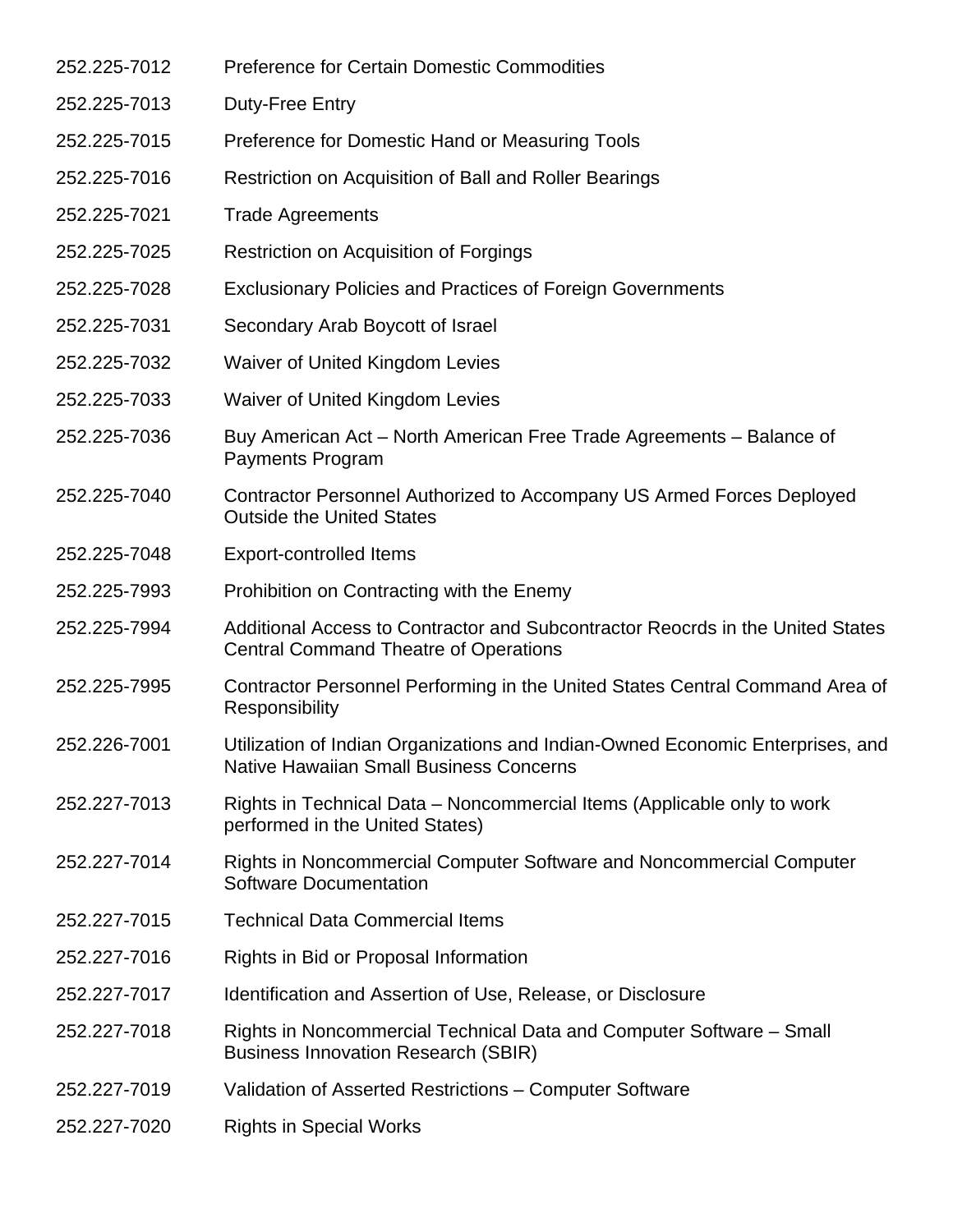- 252.227-7025 Limitation on the Use of Disclosure of Government-Furnished Information Marked with Restrictive Legends
- 252.227-7027 Deferred Ordering of Technical Data or Computer Software
- 252.227-7028 Technical Data or Computer software Previously Delivered to the Government
- 252.227-7030 Technical Data Withholding of Payment
- 252.227-7033 Rights in Shop Drawings
- 252.227-7037 Validation of Restrictive Markings on Technical Data
- 252.227-7038 Patent Rights Ownership by the Contractor (Large Business)
- 252.229-7001 Tax Relief
- 252.229-7011 Reporting of Foreign Taxes US Assistance Programs
- 252.231-7000 Supplemental Cost Principles
- 252.232-7002 Progress Payments for Foreign Military Sales Acquisitions
- 252.232-7003 Electronic Submission of Payment Requests
- 252.232-7004 DoD Progress Payment Rates
- 252.237-7010 Prohibition of Interrogation of Detainees by Contractor Personnel
- 252.237-7019 Training for Contractor Personnel Interacting with Detainees
- 252.239-7016 Telecommunications Security Equipment, Devices, Techniques and Services
- 252.242-7004 Material Management and Accounting System
- 252.242-7006 Accounting System Administration
- 252.243-7001 Pricing of Contract Modifications
- 252.243-7002 Requests for Equitable Adjustment
- 252.244-7000 Subcontracts for Commercial Items and Commercial Components (DoD Contracts)
- 252.246-7000 Material Inspection and ReceivingRreport
- 252.246-7001 Warranty of Data
- 252.246-7003 Notification of Potential Safety Issues
- 252.246-7004 System for Award Management
- 252.246-7007 Contractor Counterfeit Electronic Part Detection and Avoidance System
- 252.246-7008 Sources for Electronic Parts
- 252.247-7022 Representation of Extent of Transportation by Sea
- 252.247-7023 Transportation of Supplies by Sea Alternate II